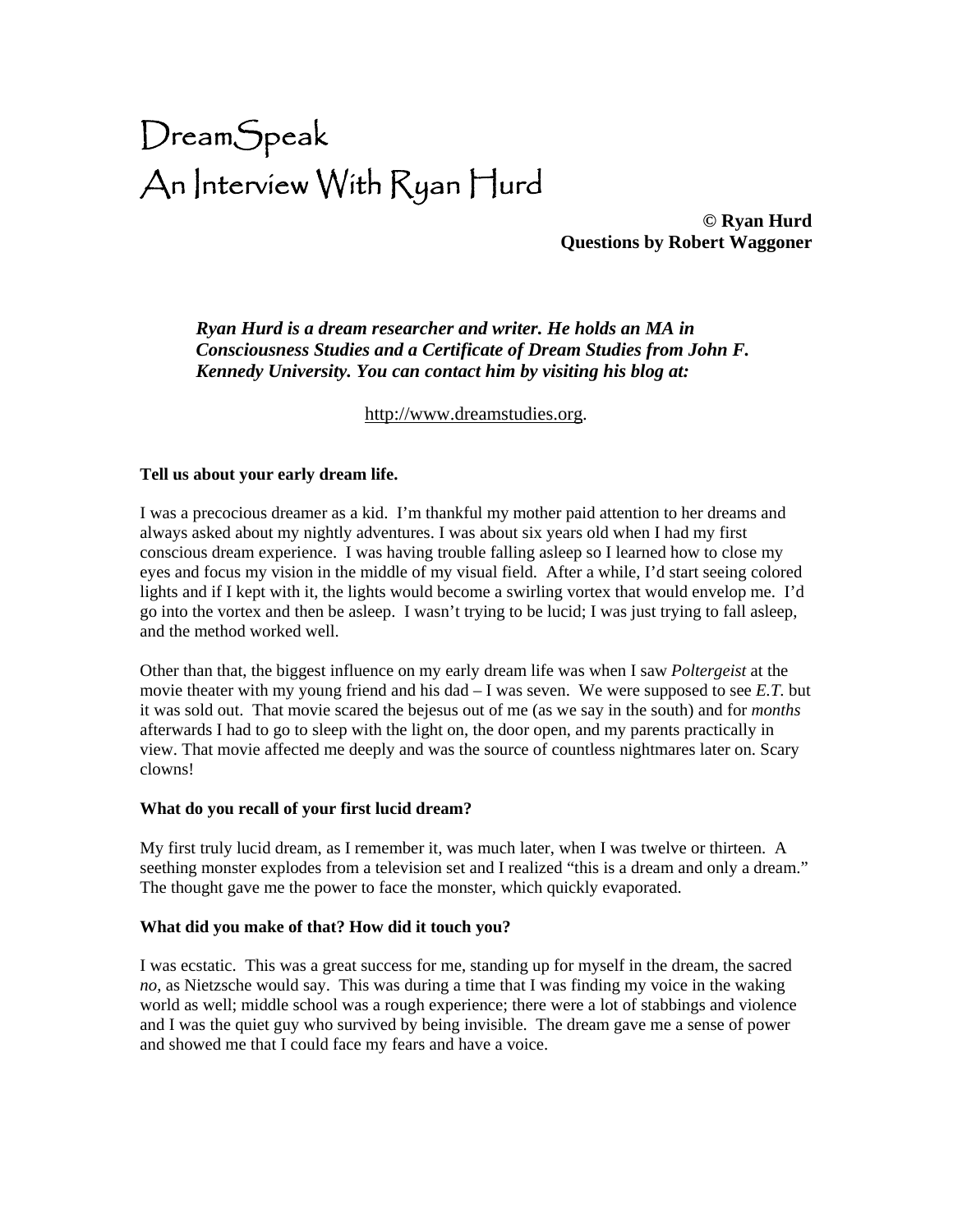## **How did your lucid dreaming progress? Any unexpected lucid dreams?**

Well, interestingly enough, my first wet dream was also a lucid dream. That was pretty unexpected.It was rewarding to have a "safe place" to explore my sexuality and fantasies in my dreams. I also began to quest actively for God. In one surprising dream, I blasted up into the sky, through the clouds and yelled "Show yourself!" Then I saw a bearded white guy in flowing robes sitting on a cloud above me. He leaned forward, looked into my eyes and said, "HA!" I woke up startled and then I got the joke; I had long ago rejected this sort of personal God. I love how that dream poked fun at my crude attempt to seek answers.

## **Since this issue features flying lucid dreams, have you had any unusual ones?**

Flying dreams: is there a more perfect expression of freedom? They are a blessing. Early on flying was my primary lucid goal. The nature of intention really shines through in this practice, as every lucid dreamer knows what happens when the motivation is scattered: either you can't get off the ground or the flight is erratic. I'm aware there are still psychologists who suggest that flying dreams are emblematic of the "escapism" that lucid dreaming can promote. I can't take their admonishments too seriously, especially if they haven't experienced the wind in their hair for themselves.

However, sometimes the critique has merit. One surprising lucid dream had me climbing out of a window to get away from some old elementary school bullies. I just wanted to fly, forget about their drama. But when I tried to fly, I could only make it to a treetop. The flight was definitely "against the wind." I had a moment of greater clarity and wondered what would happen if I tried to fly in the general direction of my adversaries, instead of away from them. I jumped up, and to my surprise, I launched into the air with great speed, and landed directly next to the bullies! We sat down together and became friends. When I woke up, I realized that the power to fly comes from the relationship of "my" will to the dreamscape; it's not atomistic; there has to be some synergy.

# **In an article published in Electric Dreams (April 2006; # 16-4), you wrote, "***There is soul in dreamwork, but only when the dream is approached like a bottomless well. For me, this work sometimes comes in the form of spontaneous lucid dreams. They are unbidden, and can be terrifying."* **At what point did lucid dreams become frightening or overwhelming?**

Given my early horror-movie trauma as well my sensitive nature, it's not too surprising that the primary lucidity trigger for my early lucid dreams was the experience of anxiety, strife, or terror. I experienced many full-on lucid nightmares as a teenager and young adult. Looking back, I can see that my first test in lucid dreaming was to move beyond that "sacred no" to the "sacred yes!" or the exuberance of being aware in the dream without fear. But it's been a fitful journey.

I am now convinced that spontaneous lucid dreams come with a challenge embedded in the dreamscape, but when I was in my teens and twenties, I was more interested in seeking experience than receiving knowledge. It was during this period that I had what I guess you could call a "spiritual opening." The lucid dreams were frequent – several a week – and often emotionally charged. I dove head-on into the terror of consciousness in order to get it "out of my system." But that's not really the way it works. I think I was hurting myself.

There is very little in the lucid dreaming literature about negative experiences, but people talk about it to me in private, so I know that my experience is not that unique. It was during this period that I let myself be killed in the dream countless times, torn apart by animals, electrocuted,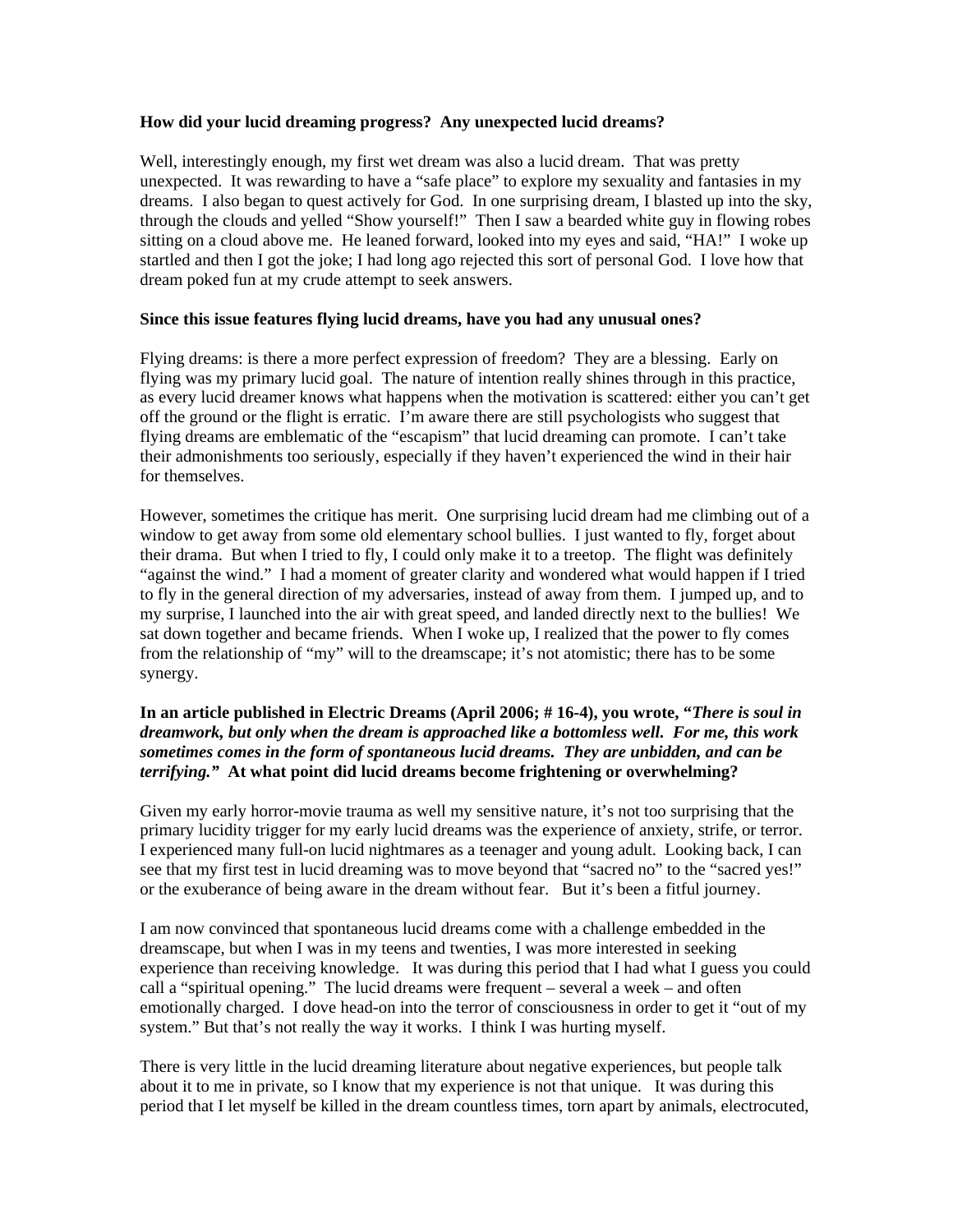stabbed, beheaded, disemboweled…. My favorite was cliff-diving. So, consciousness and terror were often intertwined for me at this stage. I tried to find spiritual guidance to no avail. I was also reading LaBerge by now, but his "do anything you want; you're in control" message didn't seem to apply to my process. I didn't want to *get control*; I wanted to know what was at the bottom of the horror.

## **What was at the bottom?**

Only more horror. As it turns out, the bottomless well can go anywhere; it can be a pathway to knowledge or lead to greater suffering. Eventually I had to look away. I should mention that, mixed in with these unusual dreams were also many experiences of joy, ecstasy and safe places where I could trust myself and my dreams. Carl Jung calls these *temenos* or meeting grounds, and finding these safe grounds inside myself was the outcome of that hard work. I now believe that lucid nightmares have their own wisdom, and don't consider them to be "failures" in the sense that I lost control.

# **How did these intense experiences affect your waking life?**

Well, I think they defined my next series of life choices. When I couldn't find a teacher or mentor who understood what I was going through, I just retreated from the trials – those botched initiations as I consider them now – and sought more stable realities. I needed to be grounded. I was already an anthropology major in college, so I dove into the discipline of archaeology, which is as close to the earth as one can get in academia.

I spent two years analyzing prehistoric pottery fragments and then, after graduation, went on the road as a field archaeologist. I dug a lot of trenches for science, excavating historic ruins, ancient Native American villages, and sites like railroad camps from the  $19<sup>th</sup>$  century. This material grounding was crucial. While I focused on middle earth, so to speak, the labyrinth of dreams slipped away and let me rest awhile.

## **Looking back, did you wonder if you had approached lucid dreaming inappropriately somehow – or that lucid dreaming was inherently destabilizing?**

Lucid dreaming was destabilizing *for me*. In retrospect, I think I had a hard time because I didn't have an active psychospiritual practice, and I also didn't have a teacher or a real community I could turn to for support.

Also, I think my view of lucid dreaming was inadequate for the territory I was exploring. My default perspective was *schema theory*, which, in my opinion, tends to suck the soul out of the dreamscape by abstracting it all to linguistic constructs. I now think about dreaming as being multi-dimensional; the linguistic layer is only one level of metaphor at work. This is Harry Hunt's work and it fits my experience. Dreaming is a meeting ground – who or what we are meeting is an open question as far as I am concerned.

I now think that the meta-paradigm (or model of reality) we carry into the dream actually constructs the boundaries of what is or is not possible. This is Fariba Bogzaran's teachings, too: that our core belief systems influence our experiences, laying the framework. But to say that the construction of our dreams is primarily linguistic is to deny the strong bodily, emotional and transcendent qualities of the dreaming world - including those anomalies of the Western mind such as synchronicity, telepathy and clairvoyance. I don't think lucid dreaming is inherently destabilizing, but I do believe that it is inherently radical. It certainly shakes things up.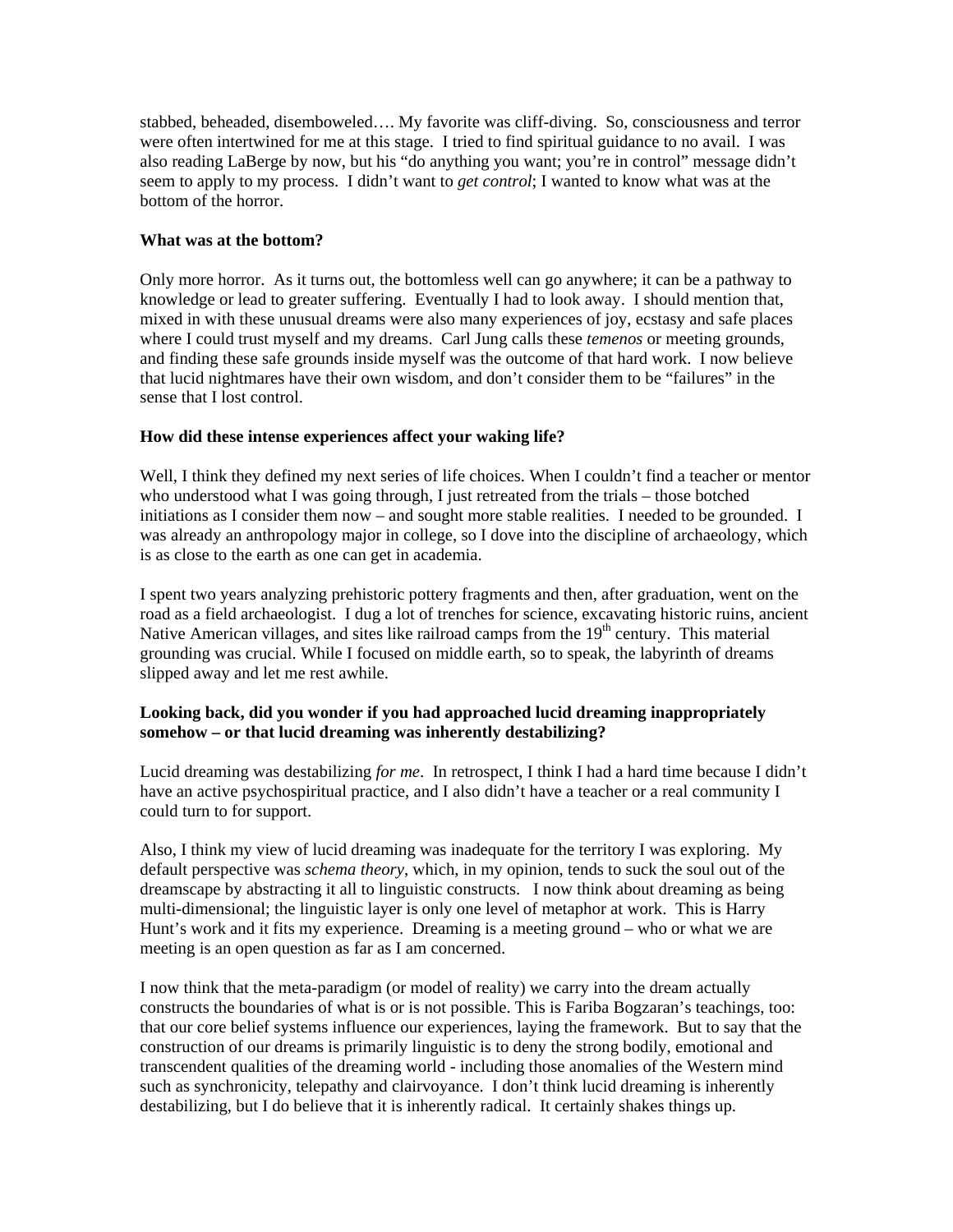#### **Were you raised in a religious environment?**

I'd say it was a humanist environment. I was raised in the Unitarian Universalist Church, which allows for a personal search of meaning, even if that personal search may end up including non-Christian viewpoints such as Buddhism, existentialism, or even paganism. It was a very flexible religious education but I never had to make a choice or embody a choice through practice…. So as a teenager I was very much in the postmodern predicament of being up Shit Creek without a paddle. I didn't know what I believed, and when I went looking later on, I mostly found my worst fears, which tend to be very dualistic and concerned with good and evil.

## **In your view, what characterizes a healthy and an unhealthy approach to lucid dreaming?**

I think my journey with lucid dreaming was unhealthy at times. In my case, when I found myself suddenly confronting powerful unconscious material without being really grounded in the waking world, my ego defenses kicked in and I simply lost interest in lucid dreaming for a while. This is why we have defenses. That's good and healthy.

My guess is that a similar process happens to many beginner lucid dreamers who are jazzed to manipulate the dreamworld only to find that the tricks only last for a while, and soon enough other "material" starts oozing out of the woodwork. That beginners' luck runs out for some of us, those whom have "thinner boundaries" as Ernest Hartmann says. The publishing world capitalizes on this process, unwittingly, as there's always fresh dreamers to keep the introductory books in print, but little advice out there for more practiced lucid dreamers. That's why the LDE is such a crucial forum.

But I don't want to tell people how they should or shouldn't dream. Lucid dreaming has been shown to have a lot of individual variation even in the same culture. For me personally, an unhealthy approach is when I am more interested in my own consciousness (and my clever knowing of my knowing) rather than the dream itself. As you like to say, Robert, lucid dreamers are dream naturalists. I'm usually interested in what the dreams want to offer up in the moment, not what tasks I can impose on them from the waking world. I consider this a naturalistic approach to lucid dreaming.

However, I also occasionally engage in lucid dream incubations, and have generally found that if my intention is clear then the dream is more than willing to meet me where I stand. I think Clare Johnson's work with lucid dreaming and creative writing is an excellent example of this.

## **What signs would need to occur to you to advise someone to step away from lucid dreaming?**

Well, if those normal ego defenses aren't doing the trick (such as natural disinterest, and cessation of lucid dreaming) I recommend seeing a counselor, a mentor or a spiritual advisor who is trusted and who also has experience working in this realm. Depression, isolation, the use of drugs and alcohol for coping are commonly accepted symptoms of inner work that could be grounded in good, ole consensual reality and real human support.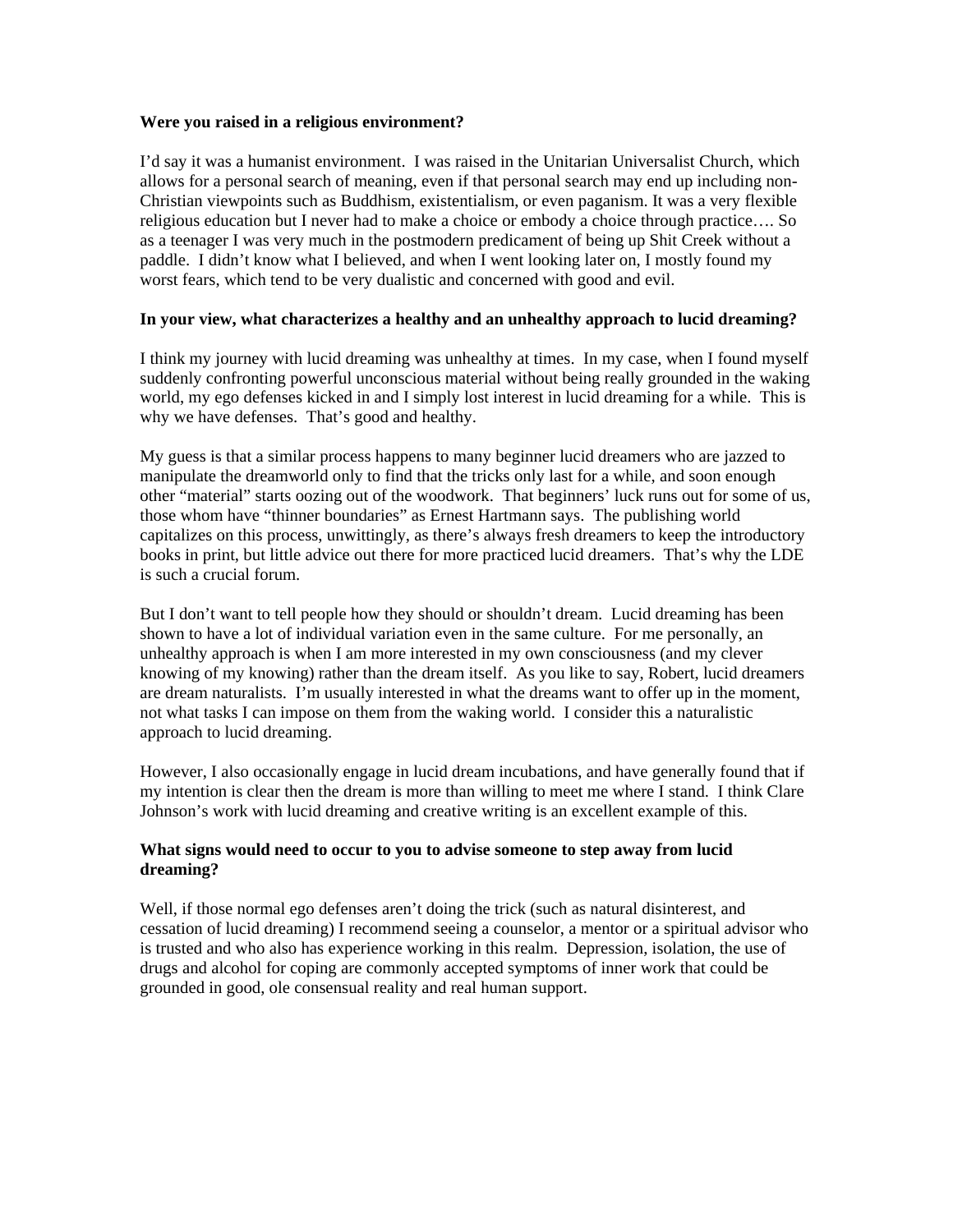# **Some people would say, "Well, I have been a lucid dreamer for ten years, and have lots of fun, do experiments, spiritual stuff, sexual stuff and fly around exploring. I hardly ever have anything scary appear. When I do, I normally point a finger at it and blast it away with a ball of energy." What would you say to a lucid dreamer like that?**

I'd say: Welcome to California. Seriously, this is *exactly* how I first approached my lucid dreams. You're in the safe zone with this attitude; it's probably the way to go if you're on your own. The dream ego has proven to be quite effective at minimizing contact with unsavory scenerios in lucid dreams. I'll discuss this more later. Ultimately, I would argue that, armed with this paradigm alone, opportunities for transformation are being missed. But, then again, transformation isn't everybody's bag. I'm a strong believer in cognitive freedom; it's your mind, shape it as you will.

# **Would you also suggest that the lucid dreamer, once lucid, would obtain a richer experience in dealing with shadow elements, as opposed to just the joyful and numinous elements?**

Yes. But my experience also suggests that *seeking out* the shadow elements can be masochistic. Not to worry; if you're open and receptive, the shadowy elements will come on their own.

Unfortunately, there is a taboo against "negative" or "dark night of the soul" experiences in the West. Psychologist and wilderness guide Bill Plotkin speaks about this eloquently in his book *SoulCraft*. When we refuse to face dark truths or the experience of suffering, we've essentially barred ourselves from a third of the cosmos, known in many cultures as the underworld. Plotkin says as a culture, we love to go up, towards transcendence and bliss, but hate to go down, into the earth and the realm of the dead. This is why lucid nightmares have something to tell us.

Since "shadow elements" is a Jungian term, I'll conclude with one of Jung's own parables for psychospiritual growth: To get from the top of the mountain to the next mountain peak, we have to head down into the valley in between. The higher the highs, the lower the lows. So to cultivate a more authentic relationship with the dreamscape, facing my fears and undergoing various trials – as they manifest themselves - are a necessary part of the journey. But I've also found that this work leads to even greater joys, ecstasy and wisdom along the way.

# **So after a five-year hiatus, you returned to dreaming and the occasional spontaneous lucid dream. How did you now approach lucid dreams? Could you share a lucid dream from this period?**

When I was 27, the lucid dreams came back. I was living on the road, still doing contract archaeology. My attitude in the dream was more *wary*, sort of like a teenager after that first fender-bender. Suddenly I started paying more attention to the street signs. In general, I participated more fully in the dream. I flew less and stayed put more. I didn't try to prolong the lucidity. I was more relaxed in the lucid dreamscape, and more receptive. I didn't have an agenda. Very different from the *seek and destroy* of my early twenties. But I was also still having the occasional lucid nightmare. So, I knew I still needed to find a teacher and began the slow search for someone who could work with me.

Here is a short lucid dream from those days that captures this turning point.

1/2/02 *I'm in a living room, alone at night. A bristling fear is present as I turn the TV on, and that fuzzy heaviness that often accompanies a bad dream. A clock or timer on the TV screen shows its 4am. I think "that is impossible," because soon before it was much earlier. "This is a*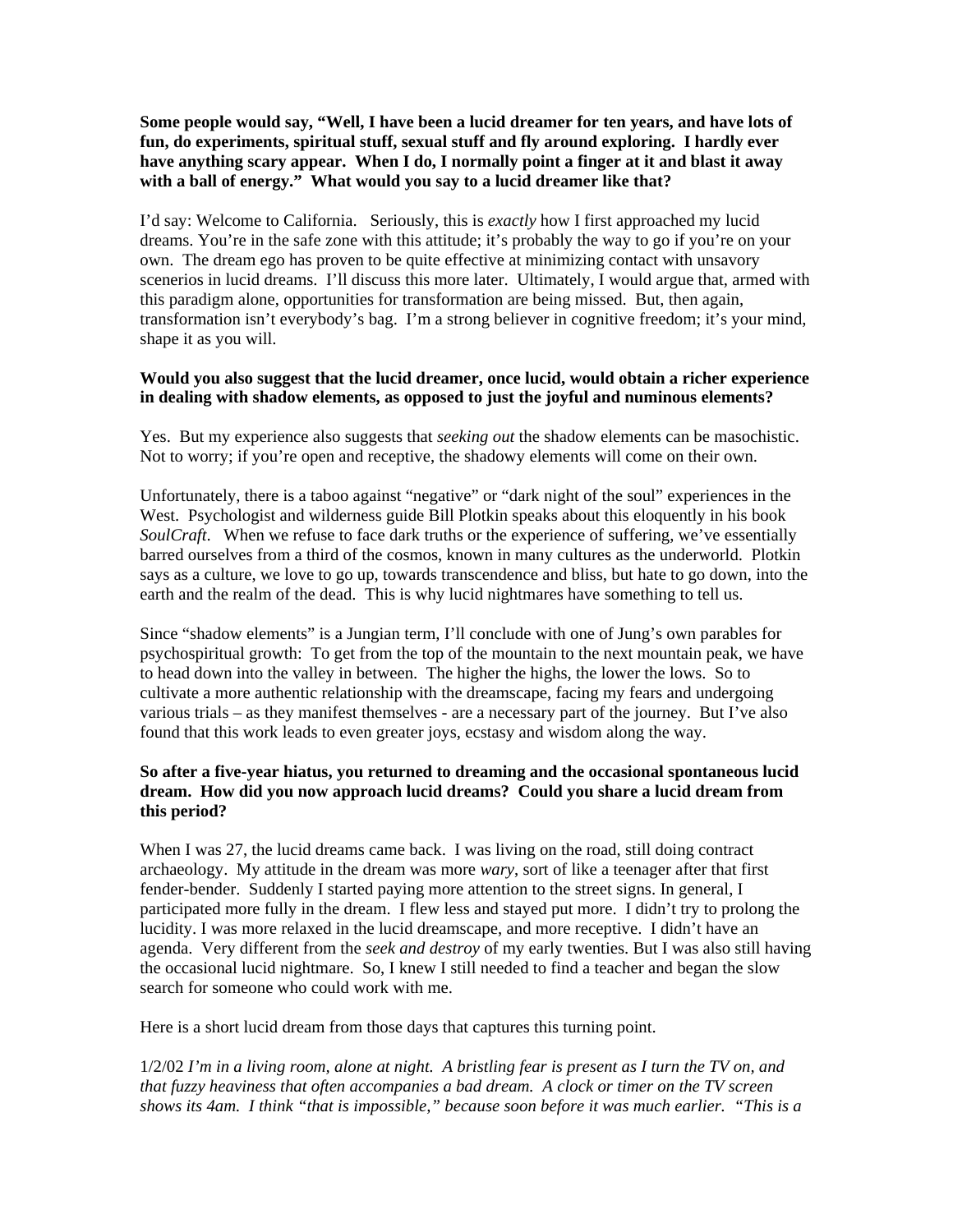## *dream," I decide. I walk outside on to the front porch and look at the trees and a nearby field, lit by a low, golden light. I feel much better, peaceful. I walk back inside, lucidity already fading....*

**In your article in** *Electric Dreams* **(April 2006; # 16-4), you express a concern for the "domination of the analytical mind in the dream." You continue: " 'Lucid' comes from the Latin word** *luce* **— light —and after-all, it is the nature of light to banish the shadows. And it is the shadows from whom we learn the most in dreams." Do you feel that lucidity naturally does away with the shadow elements? Or does the analytical mind in the lucid dream state seem predisposed to avoid shadow elements? Or both?** 

This is a tough one; I've been working on this problem for three years now and have ended up with a fairly radical critique of the Western culture of lucid dreaming. Clearly the analytical mind affects the dream. Reason is the Western blind spot, our default way of thinking, so it's hard to see the construct. But Reason is aggressive by its very nature – Philosopher Christian DeQuincey writes at length about this, and I think the damaging effects of misguided reason are visible in our lucid dreaming experiences. When expanded self-consciousness is confused to be reason (ie *lucidity* by many scholars definitions), the dream is quickly subjected to a rational splice and dice that leaves little room for the dreamscape to express itself. I have noticed how many times I have shut down a dream scene just by the thought "this is *only* a dream."

In my experience, when I bring in a waking world goal, I am risking a squashing of the dream's own process, simply because I am in two places at once. I'm thinking, "It seems like I'm here but *really* I'm sleeping in my bed at home and my social security number is...." This is what the rational mind does in the dream by default; the *ratio* is a juxtaposition, a fraction. And we become fractured. So self-awareness tied to a Western sense of "this is not real" devalues the dream by preventing the magical blending of subject/object that is really the *distinguishing characteristic* of dreaming.

The worst part: Reason effectively stomps on emotional and intuitive ways of knowing without us even knowing it's happening. It's the water we swim in, an artifact of the West's dominant cultural model. That's also why I think the misnomer of "controlling your dreams" continues to stick to lucid dreaming: it's practically hardwired in our Western psyches. We run the risk of becoming Conquistadors of Consciousness because this way of thinking really has colonialism and also the domination of nature at its roots. That's why dream characters, especially the shady ones, don't want to hear about how they are parts of myself that haven't been integrated yet – in fact, this generally pisses them off.

So, for me, I have been trying to relearn how to think and be in the dream. It's not about being illogical, but learning a different *kind* of logic so I can meet the dream more authentically. Ed Kellogg's work with phenomenology and dream magic applies here; he is a master of moving within the magical realism of the dreamscape.

So I don't think that lucidity destroys the dream by its very nature, as some depth psychologists claim. It's Reason that is the problem, not self-awareness. Reason is only a tool, after all, and it has its uses. However, in my dreamworld, those shadow elements make contact only when I've put my "dayworld" tools away. But to argue that consciousness is *tainting* the dream doesn't make sense to me. How can we taint our own experience?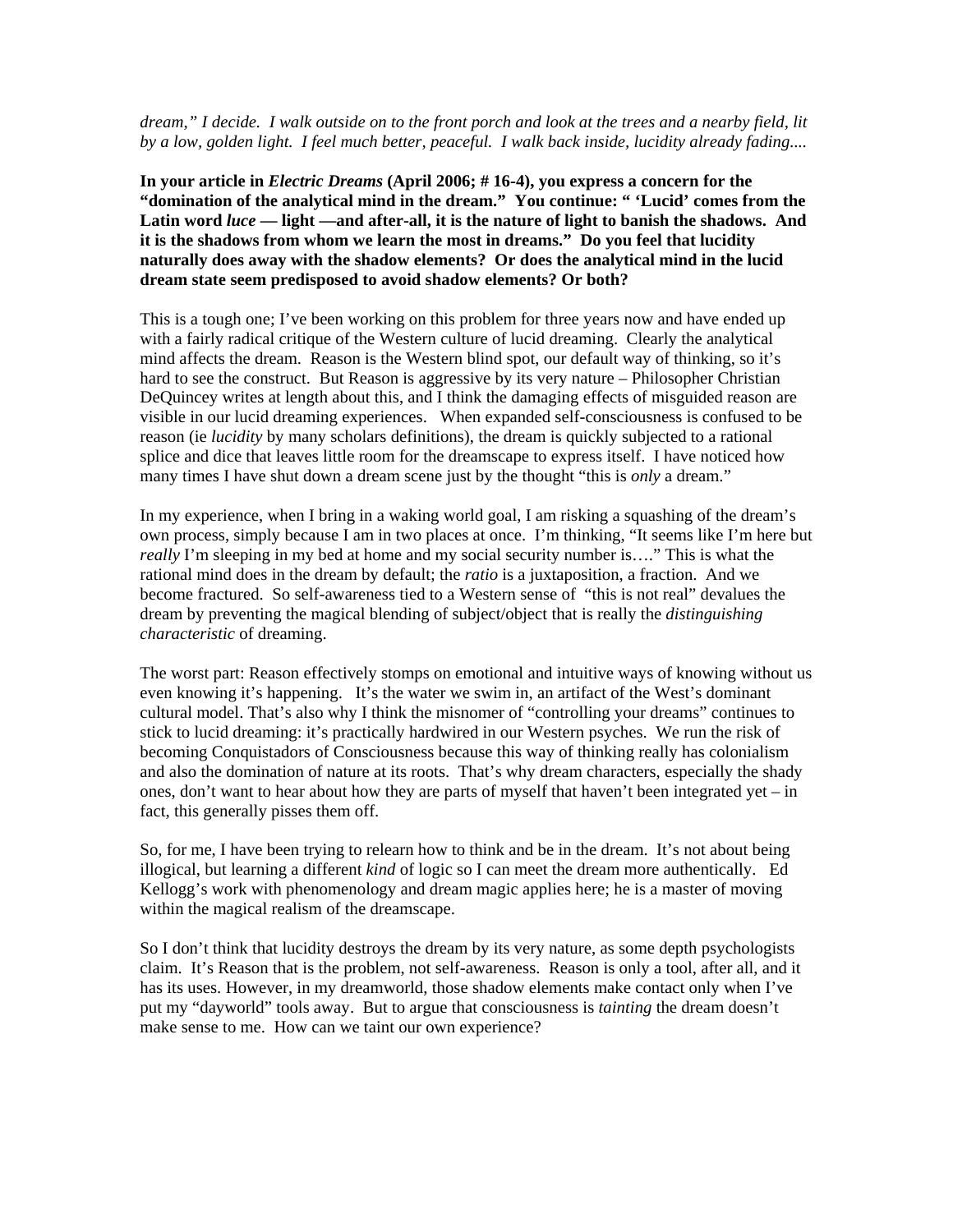#### **As someone with a deep interest in anthropology, does there seem to be an ancestral way of approaching lucid dreaming?**

This is new territory for me, but I have been exploring the potential of tapping into ancestral knowledge through the imagery that emerges in dreams. It is certainly true that we can explore our families of origin through lucid dreams; again, I strongly recommend a guide for this level of work.

What also may be possible is a deeper ancestral connection, perhaps tied to our bloodlines or through ancestral landscapes. I am indebted to other cultures that work with their dreams in this way. Lee Irwin's work *Dreamseekers* is an amazing window into how the Plains Indians incubate visions that integrate ecology and healing. Anthropologist Barbara Tedlock has also published a fascinating account about a Mayan dream vision that helped bring together a community in order to fight invading forces. The ancestors are often guiding forces behind these powerful dreams.

For me, as an Anglo-European descendent, the dreaming path of my ancestors is largely unknown, despite all the records we kept along the way. Dreaming as ancestral work is new to me, but already it is healing my disconnection, as well as helping me connect with the landscape where I live now.

# **Tell us about how "reverence" could be experienced in a lucid dream? How does a lucid dream of reverence differ from the more common approaches to lucid dreaming, i.e, explore, have fun, ask questions, seek challenges, etc.**

Reverence is a strong word and I don't like to throw it around all the time. A lighter way to describe this attitude is one of gratitude and thanksgiving. Giving thanks is important in ritual thinking in many cultures, and also the cornerstone of doing any kind of nature awareness work in the waking world.

I'm not talking about worshipping dream characters. It's also not about becoming powerless or destroying the ego; that dream ego is really important, no matter what role my subjective self is playing out in the dream. Furthermore, becoming powerless in the dream is still playing within confines of the conquest of reason; except now rather than squashing dream characters, *I'm* the one being squashed. That's usually no good.

Instead, I try to cultivate *gratitude* for the visions I'm graced with. Reverence, as a stronger sense of gratitude, is an deep understanding that I am facing something – an idea, a memory, or a situation – that is undoubtedly more powerful than I. We are part of something bigger. Recognizing that fact is an act of reverence. Respond in this fashion, from the heart, and new doorways of experience will certainly open up.

I believe that these sorts of experiences are self-selecting; it's not a trick or a tactic in the usual sense. Having respect for the dream also does not mean you can't have fun or enjoy the experience of being lucid; in fact, it's a *deepening* of joy and enjoyment because now we are treating the world *as if it is real*. This is really an existential viewpoint about exuberance and responsibility being wrapped around each other like a double-helix.

Here's a dream from two years ago that really made all these ideas real for me: *I'm walking outside and realize I'm dreaming. The path has opened up – it is very grey outside, foggy, maybe a slight rain or mist. I concentrate on my walking, the feel of my shoes on the pavement, which is old and gritty. Then, there is a tree in front of me, a large hardwood like an Oak. I am overjoyed*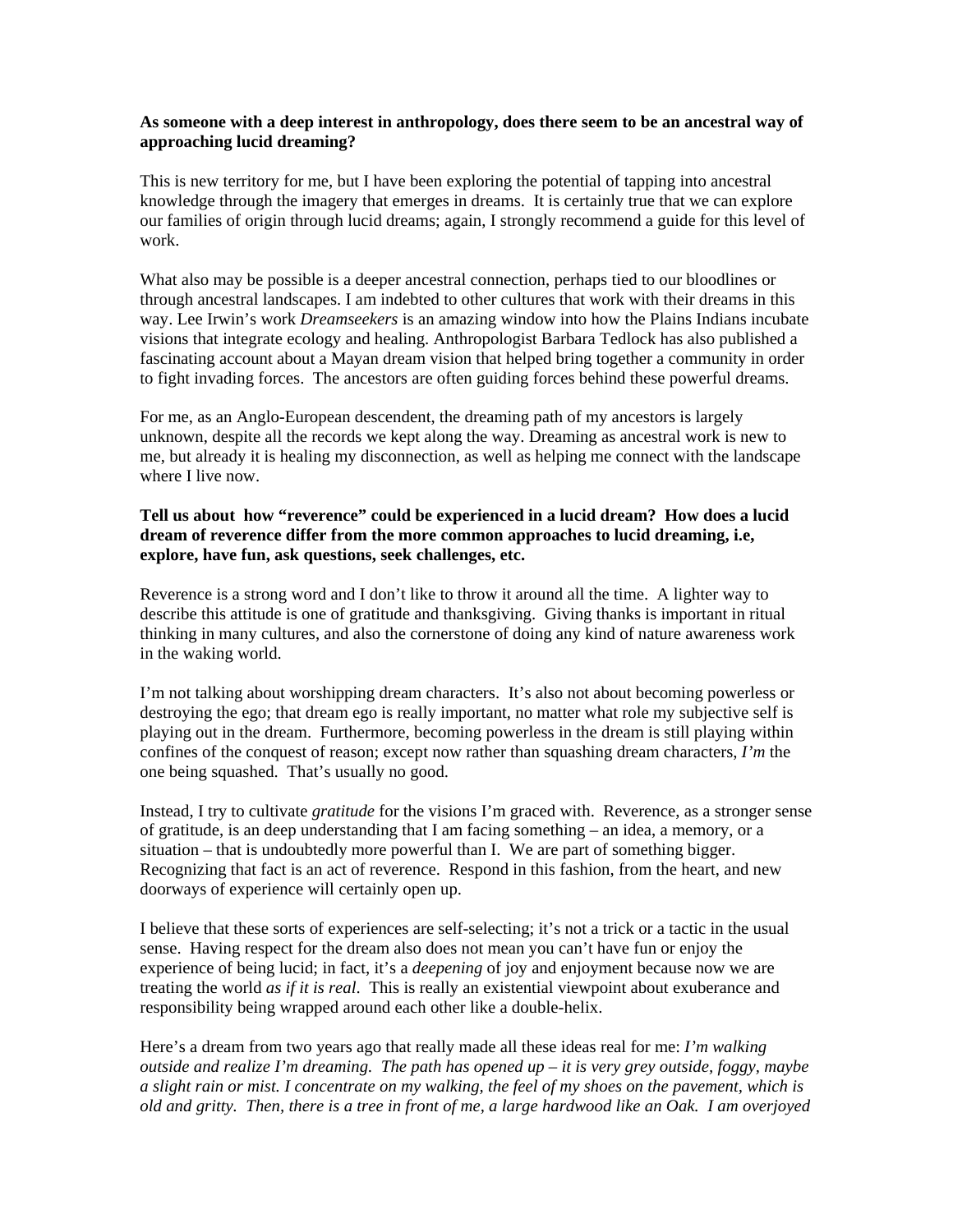*and filled with love/reverence/awe. I approach it and it changed as I continue to look, shrinking into a gnarly shape with a bulbous trunk and spindly limbs, like an old fruit tree in winter. I am in front of the tree and I thank it for blessing me. I am crying, a mixture of sadness and thankfulness. The tree is steady and exudes a character of grace and… royalty. Benign leadership? It is still stately, but open to me.* 

# **As you have explored ancient rock art in Central America, the images seemed to have really touched you. Does this interest in ancient figures and ancient places show up in your lucid dreaming?**

Oh yeah, archaeology and lucid dreaming are really two expressions of the same desire for me; to uncover what was previously hidden from view. This is the nature of consciousness, and of lucidity as I know it. The intuitive sensing in dreamwork and the analytical thinking in archaeology actually complement each other well, creating a multi-dimensional approach to reality. My graduate work at JFK University has largely focused on this issue. Indeed, I consider lucid dreaming a valid scientific methodology.

When I was in the field in Nicaragua, I incubated lucid dreams about prehistoric rock art to uncover my biases and reveal my own worldview so I could "see" the rock art more clearly. What surprised me is that this practice actually led to *new insights* about the ancient carvings as well. Perceptual anomalies were revealed in my dreams that loosened me up enough to notice them in the field, in the waking world. And if I ever get back to Nicaragua, I have some new hypotheses to test.

Here's an example of a dream from this period: *I enter a thick, completely dark space, falling steadily and slowly... I wonder what will emerge and remind myself not to expect anything. There is a texture of sound, rich deep tones or vibrations, some heavier tingling and no light whatsoever. Then, thin white filaments of light emerge in a loose cluster in the center of my vision. These lights are curlique filaments that slowly shift around as if suspended in a medium. They shift about and change lengths and curl about languidly. I have the thought that this resembles the long meanders of some rock art, but made of light and three-dimensional.* 

This dream reveals biases in my thinking about some rock art design's similarity to visionary imagery, which is a very attractive theory to me. But also the strange perception of "vibrations" emerges. As it happened, I experienced similar deep-toned vibrations at a rock art site only 4 days later. I finally realized that the cicada calls in the jungle (similar to crickets) were echoing off the rocks and creating an intense field of vibration. Earlier, I thought it was a mosquito! This insight highlights the possibility that the ancient people of Nicaragua may have selected rock art sites for their acoustic properties. So lucid dreaming can add context as well as the potential of fresh insight to any phenomenon being studied.